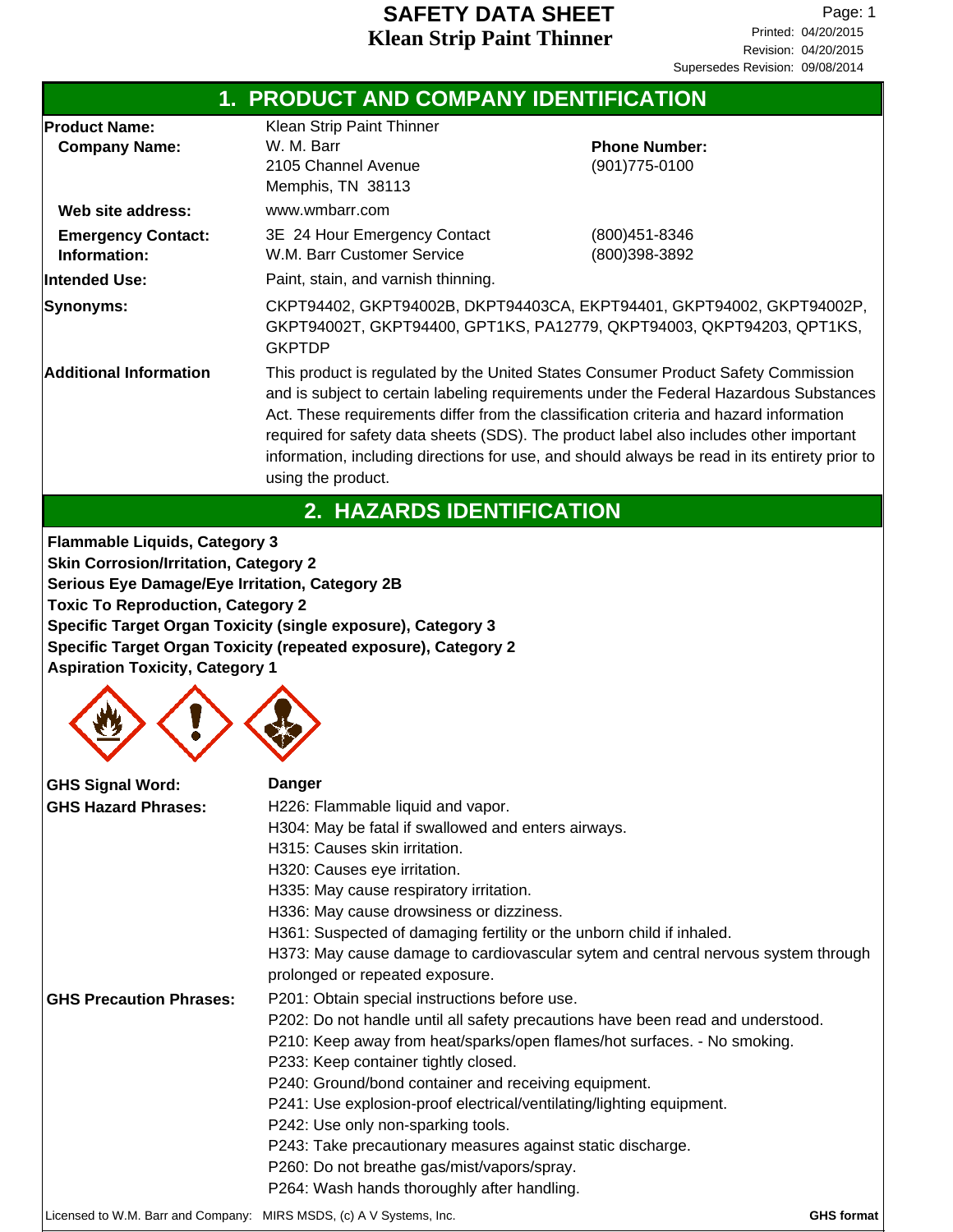|                                 | P271: Use only outdoors or in a well-ventilated area.<br>P280: Wear protective gloves/protective clothing/eye protection/face protection.<br>P281: Use personal protective equipment as required.<br>P235: Keep cool.                                                                                                                                        |
|---------------------------------|--------------------------------------------------------------------------------------------------------------------------------------------------------------------------------------------------------------------------------------------------------------------------------------------------------------------------------------------------------------|
| <b>GHS Response Phrases:</b>    | P301+310: IF SWALLOWED: Immediately call a POISON CENTER or doctor/physician.<br>P302+352: IF ON SKIN: Wash with plenty of soap and water.<br>P303+361+353: IF ON SKIN (or hair): Remove/take off immediately all contaminated<br>clothing. Rinse skin with water/shower.<br>P304+340: IF INHALED: Remove victim to fresh air and keep at rest in a position |
|                                 | comfortable for breathing.<br>P305+351+338: IF IN EYES: Rinse cautiously with water for several minutes. Remove<br>contact lenses, if present and easy to do. Continue rinsing.                                                                                                                                                                              |
|                                 | P308+313: IF exposed or concerned: Get medical attention/advice.                                                                                                                                                                                                                                                                                             |
|                                 | P312: Call a POISON CENTER or doctor/physician if you feel unwell.                                                                                                                                                                                                                                                                                           |
|                                 | P314: Get medical attention/advice if you feel unwell.                                                                                                                                                                                                                                                                                                       |
|                                 | P321: Specific treatment see label.                                                                                                                                                                                                                                                                                                                          |
|                                 | P331: Do NOT induce vomiting.<br>P332+313: If skin irritation occurs, get medical advice/attention.                                                                                                                                                                                                                                                          |
|                                 | P337+313: If eye irritation persists, get medical advice/attention.                                                                                                                                                                                                                                                                                          |
|                                 | P362: Take off contaminated clothing and wash before re-use.                                                                                                                                                                                                                                                                                                 |
|                                 | P370+378: In case of fire, use dry chemical powder to extinguish.                                                                                                                                                                                                                                                                                            |
| <b>GHS Storage and Disposal</b> | P403+233: Store container tightly closed in well-ventilated place.                                                                                                                                                                                                                                                                                           |
| <b>Phrases:</b>                 | P405: Store locked up.                                                                                                                                                                                                                                                                                                                                       |
|                                 | P501: Dispose of contents/container according to local, state and federal regulations.<br>Flammability<br>Instability                                                                                                                                                                                                                                        |
| <b>Hazard Rating System:</b>    | <b>HEALTH</b><br>1<br><b>FLAMMABILITY</b><br>$\mathbf{2}$<br>0<br><b>PHYSICAL</b><br>0<br>Health                                                                                                                                                                                                                                                             |
| HMIS:                           | <b>PPE</b><br>NFPA:<br>Special Hazard                                                                                                                                                                                                                                                                                                                        |
| <b>OSHA Regulatory Status:</b>  | This material is classified as hazardous under OSHA regulations.                                                                                                                                                                                                                                                                                             |
| <b>Potential Health Effects</b> | Inhalation Acute Exposure Effects:                                                                                                                                                                                                                                                                                                                           |
| (Acute and Chronic):            | May cause dizziness; headache; watering of eyes; eye irritation; weakness; nausea;<br>muscle twitches, and depression of central nervous system. Severe overexposure may<br>cause convulsions; unconsciousness; and death. Intentional misuse of this product by<br>deliberately concentrating and inhaling can be harmful or fatal.                         |
|                                 | <b>Skin Contact Acute Exposure Effects:</b>                                                                                                                                                                                                                                                                                                                  |
|                                 | May cause irritation; numbness in the fingers and arms; drying of skin; and dermatitis.                                                                                                                                                                                                                                                                      |
|                                 | May cause increased severity of symptoms listed under inhalation.                                                                                                                                                                                                                                                                                            |
|                                 | Eye Contact Acute Exposure Effects:                                                                                                                                                                                                                                                                                                                          |
|                                 | This material is an eye irritant. May cause irritation; burns; conjunctivitis of eyes; and                                                                                                                                                                                                                                                                   |
|                                 | corneal ulcerations of the eye. Vapors may irritate eyes.                                                                                                                                                                                                                                                                                                    |
|                                 | Ingestion Acute Exposure Effects:                                                                                                                                                                                                                                                                                                                            |
|                                 | Harmful or fatal if swallowed. May cause nausea; weakness; muscle twitches;<br>gastrointestinal irritation; and diarrhea. Severe overexposure may cause convulsions;                                                                                                                                                                                         |
|                                 | unconsciousness; and death.                                                                                                                                                                                                                                                                                                                                  |
|                                 | <b>Chronic Exposure Effects:</b>                                                                                                                                                                                                                                                                                                                             |
|                                 | Reports have associated repeated and prolonged overexposure to solvents with<br>neurological and other physiological damage. Prolonged or repeated contact may cause                                                                                                                                                                                         |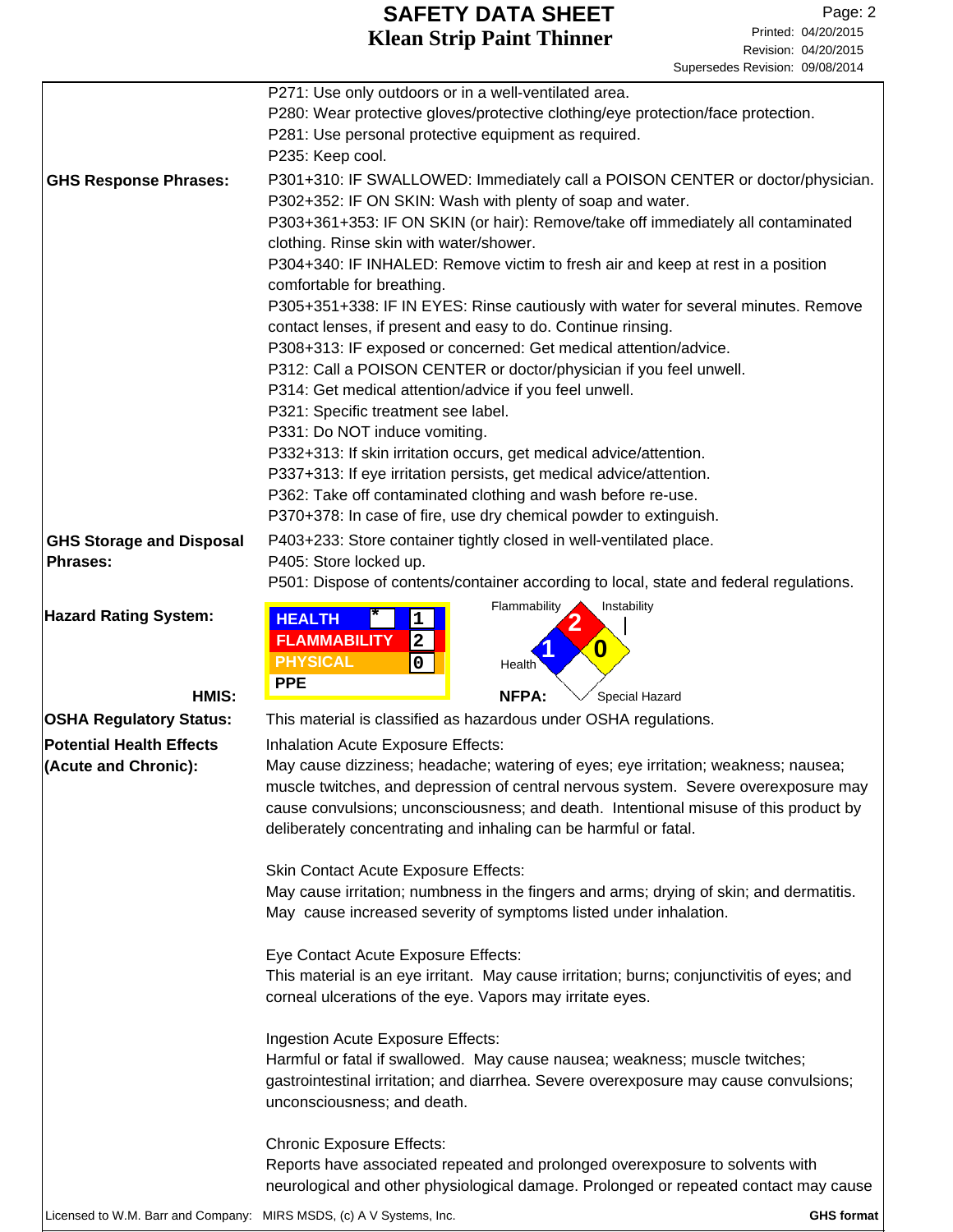dermatitis. May cause jaundice; bone marrow damage; liver damage; anemia; and skin irritation.

Medical Conditions Generally Diseases of the skin, eyes, liver, kidneys, central nervous system and respiratory system. **Aggravated By Exposure:**

| 3. COMPOSITION/INFORMATION ON INGREDIENTS |                                                                                       |                      |               |
|-------------------------------------------|---------------------------------------------------------------------------------------|----------------------|---------------|
| CAS#                                      | <b>Hazardous Components (Chemical Name)</b>                                           | <b>Concentration</b> | <b>RTECS#</b> |
| 64742-47-8                                | Hydrotreated light distillate (petroleum)                                             | $\leq$ 100.0 %       | OA5504000     |
| 64742-82-1                                | Naphtha (petroleum), hydrodesulfurized heavy                                          | $\leq$ 100.0 %       | NA.           |
| 8052-41-3                                 | Stoddard solvent {Mineral spirits; Aliphatic<br>Petroleum Distillates; White spirits} | $\leq$ =95.0 %       | WJ8925000     |
| 25550-14-5                                | Benzene, Ethylmethyl-                                                                 | $\leq$ 1.5 %         | NA.           |
| 25551-13-7                                | Benzene, Trimethyl-                                                                   | $\leq$ 1.5 %         | DC3220000     |
| $95 - 63 - 6$                             | 1,2,4-Trimethylbenzene {Pseudocumene}                                                 | $\leq$ 1.0 %         | DC3325000     |
| 1330-20-7                                 | Xylene (mixed isomers) {Benzene, dimethyl-}                                           | $\leq$ 1.0 %         | ZE2100000     |
| 103-65-1                                  | Benzene, Propyl- {N-Propylbenzene}                                                    | $\leq$ 1.0 %         | DA8750000     |

**Information**

**Additional Chemical** Ingredients vary due to multiple blends and/or raw material suppliers

|                                                                     | <b>4. FIRST AID MEASURES</b>                                                                                                                                                                                                                                                                                  |                   |
|---------------------------------------------------------------------|---------------------------------------------------------------------------------------------------------------------------------------------------------------------------------------------------------------------------------------------------------------------------------------------------------------|-------------------|
| <b>Emergency and First Aid</b><br>Procedures:                       | Inhalation:<br>If user experiences breathing difficulty, move to air free of vapors, Administer oxygen or<br>artificial medical assistance can be rendered.                                                                                                                                                   |                   |
|                                                                     | <b>Skin Contact:</b><br>Wash with soap and large quantities of water and seek medical attention if irritation from<br>contact persists.                                                                                                                                                                       |                   |
|                                                                     | Eye Contact:<br>Flush with large quantities of water for at least 15 minutes and seek immediate medical<br>attention.                                                                                                                                                                                         |                   |
|                                                                     | Ingestion:<br>Do not induce vomiting. Call your local poison control center, hospital emergency room<br>or physician immediately for instructions to induce vomiting.                                                                                                                                         |                   |
|                                                                     | If spontaneous vomiting is about to occur, place victim's head below knees. If victim is<br>drowsy or unconscious, place on the left side with head down. Never give anything by<br>mouth to a person who is not fully conscious. Do not leave victim unattended. Seek<br>medical attention immediately.      |                   |
| <b>Signs and Symptoms Of</b><br><b>Exposure:</b>                    | Inhalation, ingestion, and dermal are possible routes of exposure.                                                                                                                                                                                                                                            |                   |
| <b>Note to Physician:</b>                                           | Call your local poison control center for further information.                                                                                                                                                                                                                                                |                   |
|                                                                     | Inhalation: Inhalation overexposure can produce toxic effects. Monitor for respiratory<br>distress. If cough or difficulty in breathing develops, evaluate for upper respiratory tract<br>inflammation, bronchitis, and pneumonitis. Administer supplemental oxygen with<br>assisted ventilation as required. |                   |
|                                                                     | Ingestion: If ingested, this material presents a significant aspiration and chemical                                                                                                                                                                                                                          |                   |
| Licensed to W.M. Barr and Company: MIRS MSDS, (c) A V Systems, Inc. |                                                                                                                                                                                                                                                                                                               | <b>GHS format</b> |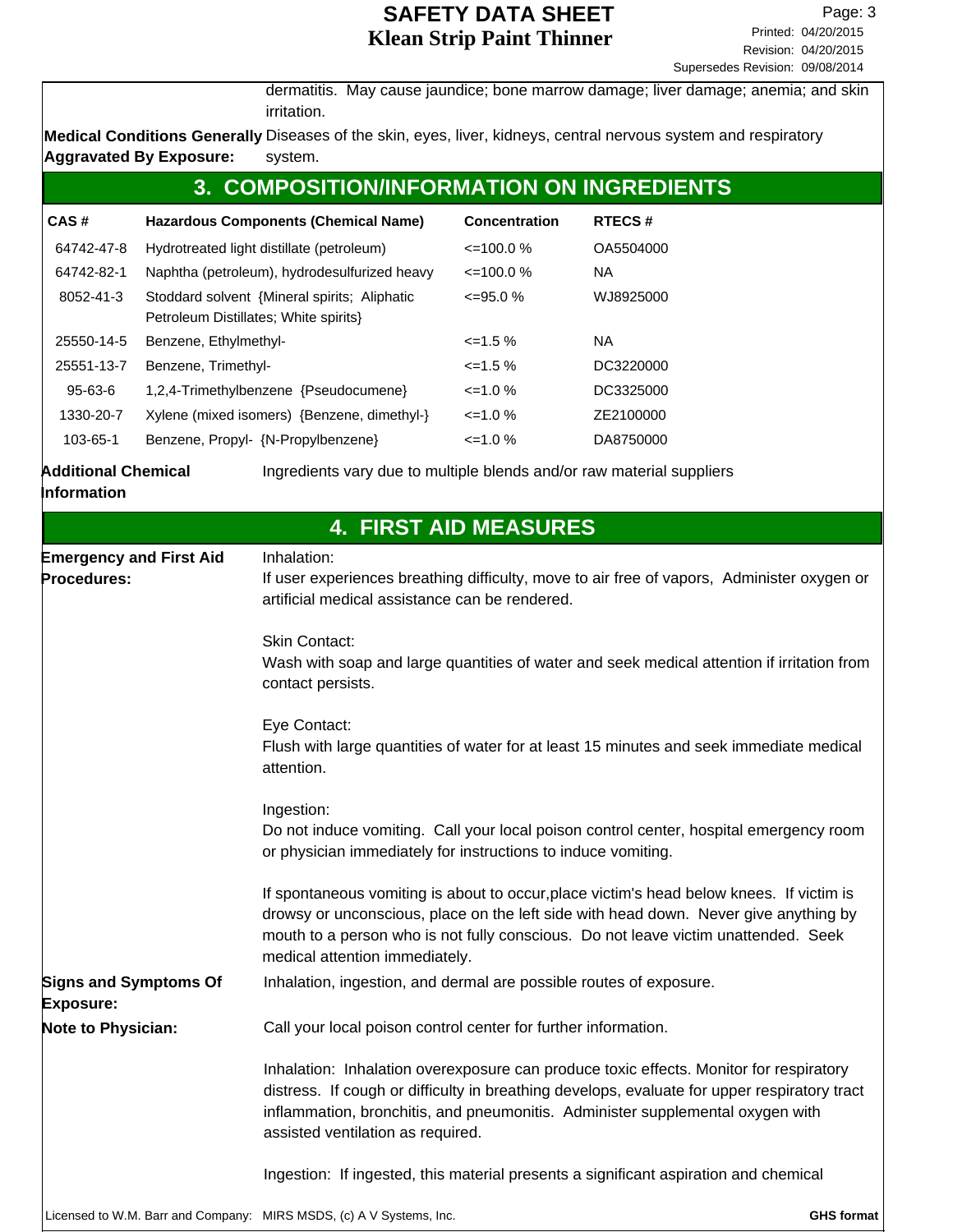|                                                                    | pneumonitis hazard. Induction of emesis is not recommended. Consider activated<br>charcoal and/or gastric lavage. If patient is obtunded, protect the airway by cuffed<br>endotracheal intubation or by placement of the body in a Trendelenburg and left lateral<br>decubitus position.                                     |  |  |
|--------------------------------------------------------------------|------------------------------------------------------------------------------------------------------------------------------------------------------------------------------------------------------------------------------------------------------------------------------------------------------------------------------|--|--|
|                                                                    | <b>5. FIRE FIGHTING MEASURES</b>                                                                                                                                                                                                                                                                                             |  |  |
|                                                                    | <b>NFPA Class II</b>                                                                                                                                                                                                                                                                                                         |  |  |
| Flash Pt:                                                          | > 100.00 F                                                                                                                                                                                                                                                                                                                   |  |  |
| <b>Explosive Limits:</b>                                           | UEL: 6<br>LEL: 0.5                                                                                                                                                                                                                                                                                                           |  |  |
| <b>Autoignition Pt:</b>                                            | No data.                                                                                                                                                                                                                                                                                                                     |  |  |
|                                                                    | Suitable Extinguishing Media:Use carbon dioxide, dry chemical powder, or foam.                                                                                                                                                                                                                                               |  |  |
| <b>Fire Fighting Instructions:</b>                                 | Self-contained respiratory protection should be provided for fire fighters fighting fires in<br>buildings or confined areas. Storage containers exposed to fire should be kept cool with<br>water spray to prevent pressure build-up. Stay away from heads of containers that have<br>been exposed to intense heat or flame. |  |  |
| <b>Flammable Properties and</b><br>Hazards:                        | Combustible Liquid.                                                                                                                                                                                                                                                                                                          |  |  |
|                                                                    | 6. ACCIDENTAL RELEASE MEASURES                                                                                                                                                                                                                                                                                               |  |  |
| <b>Steps To Be Taken In Case</b><br><b>Material Is Released Or</b> | Clean up:                                                                                                                                                                                                                                                                                                                    |  |  |
| Spilled:                                                           | Keep unnecessary people away; isolate hazard area and deny entry. Stay upwind, out<br>of low areas, and ventilate closed spaces before entering. Shut off ignition sources;<br>keep flares, smoking or flames out of hazard area.                                                                                            |  |  |
|                                                                    | Small spills:                                                                                                                                                                                                                                                                                                                |  |  |
|                                                                    | Take up with sand, earth or other noncombustible absorbent material and place in a<br>plastic container where applicable.                                                                                                                                                                                                    |  |  |
|                                                                    | Large spills:                                                                                                                                                                                                                                                                                                                |  |  |
|                                                                    | Dike far ahead of spill for later disposal.                                                                                                                                                                                                                                                                                  |  |  |
|                                                                    | Waste Disposal:                                                                                                                                                                                                                                                                                                              |  |  |
|                                                                    | Dispose in accordance with applicable local, state and federal regulations.                                                                                                                                                                                                                                                  |  |  |
|                                                                    | 7. HANDLING AND STORAGE                                                                                                                                                                                                                                                                                                      |  |  |
| <b>Precautions To Be Taken in</b><br>Handling:                     | Read carefully all cautions and directions on product label before use. Since empty<br>container retains residue, follow all label warnings even after container is empty.<br>Dispose of empty container according to all regulations. Do not reuse this container.                                                          |  |  |
|                                                                    | A static electrical charge can accumulate when this material is flowing through pipes,<br>nozzles or filters, and when it is agitated. A static spark discharge can ignite<br>accumulated vapors particularly during dry weather conditions. Always use proper<br>bonding and grounding procedures.                          |  |  |
| <b>Precautions To Be Taken in</b><br><b>Storing:</b>               | Keep container tightly closed when not in use. Store in a cool, dry place. Do not store<br>near flames or at elevated temperatures.                                                                                                                                                                                          |  |  |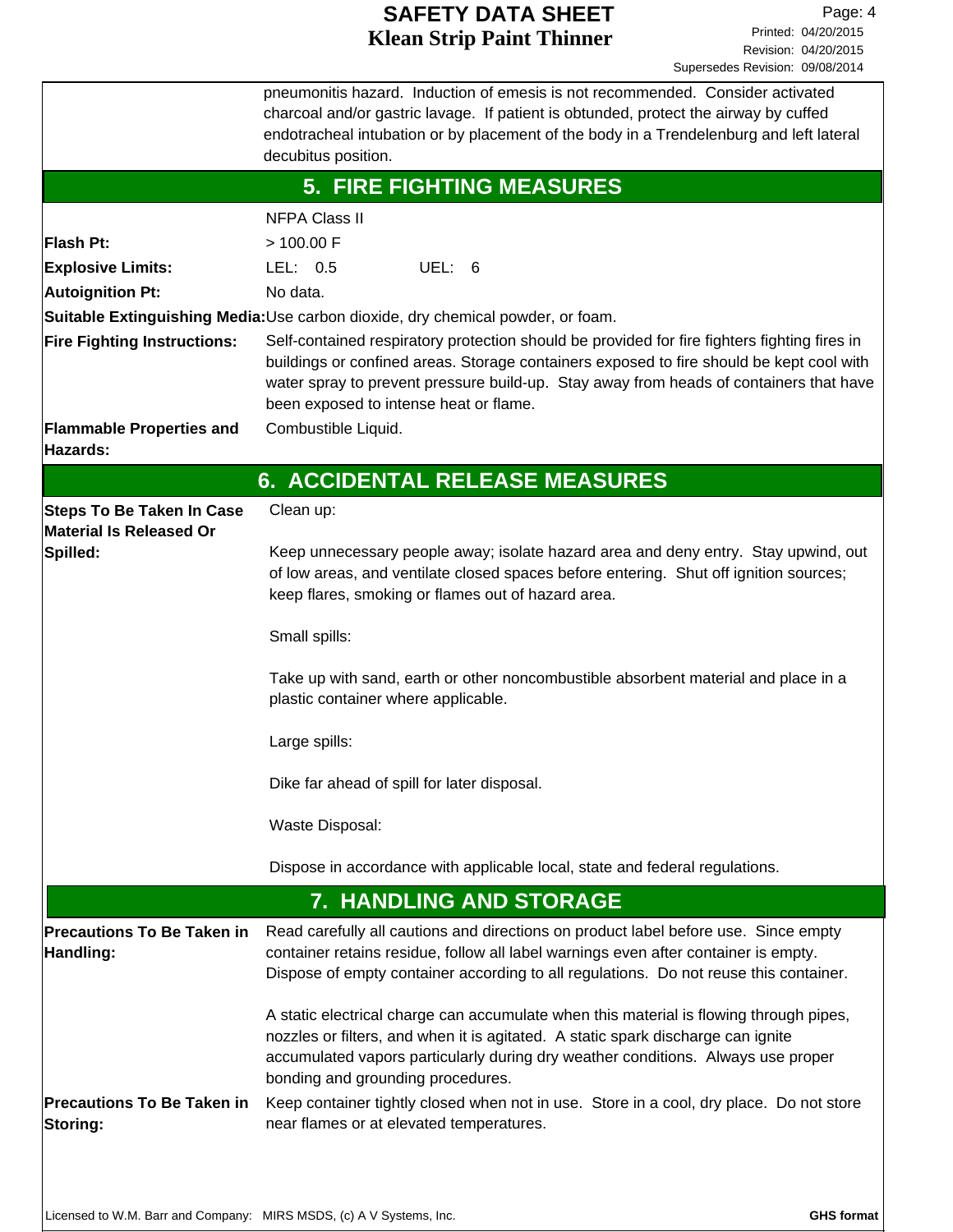# **8. EXPOSURE CONTROLS/PERSONAL PROTECTION**

| CAS#                                      | <b>Partial Chemical Name</b>                                                             |                                        | <b>OSHA TWA</b>                                                                                                                                                                                                                                                                                                                                                                                                                                                                                                            | <b>ACGIH TWA</b>              | <b>Other Limits</b> |
|-------------------------------------------|------------------------------------------------------------------------------------------|----------------------------------------|----------------------------------------------------------------------------------------------------------------------------------------------------------------------------------------------------------------------------------------------------------------------------------------------------------------------------------------------------------------------------------------------------------------------------------------------------------------------------------------------------------------------------|-------------------------------|---------------------|
| 64742-47-8                                | Hydrotreated light distillate (petroleum)                                                |                                        | No data.                                                                                                                                                                                                                                                                                                                                                                                                                                                                                                                   | TLV: 200 mg/m3                | No data.            |
| 64742-82-1                                | heavy                                                                                    | Naphtha (petroleum), hydrodesulfurized | No data.                                                                                                                                                                                                                                                                                                                                                                                                                                                                                                                   | No data.                      | No data.            |
| 8052-41-3                                 | Stoddard solvent {Mineral spirits;<br>Aliphatic Petroleum Distillates; White<br>spirits} |                                        | PEL: 500 ppm                                                                                                                                                                                                                                                                                                                                                                                                                                                                                                               | TLV: 100 ppm                  | No data.            |
| 25550-14-5                                | Benzene, Ethylmethyl-                                                                    |                                        | No data.                                                                                                                                                                                                                                                                                                                                                                                                                                                                                                                   | No data.                      | No data.            |
| 25551-13-7                                | Benzene, Trimethyl-                                                                      |                                        | No data.                                                                                                                                                                                                                                                                                                                                                                                                                                                                                                                   | TLV: 25 ppm                   | No data.            |
| 95-63-6                                   | 1,2,4-Trimethylbenzene<br>{Pseudocumene}                                                 |                                        | No data.                                                                                                                                                                                                                                                                                                                                                                                                                                                                                                                   | No data.                      | No data.            |
| 1330-20-7                                 | Xylene (mixed isomers) {Benzene,<br>dimethyl-}                                           |                                        | PEL: 100 ppm                                                                                                                                                                                                                                                                                                                                                                                                                                                                                                               | TLV: 100 ppm<br>STEL: 150 ppm | No data.            |
| 103-65-1                                  |                                                                                          | Benzene, Propyl- {N-Propylbenzene}     | No data.                                                                                                                                                                                                                                                                                                                                                                                                                                                                                                                   | No data.                      | No data.            |
| (Specify Type):<br><b>Eye Protection:</b> |                                                                                          | chemicals.                             | ventilation under engineered air control systems designed to prevent exceeding<br>appropriate TLV. For occasional use, where engineered air control is not feasible, use<br>properly maintained and properly fitted NIOSH approved respirator for organic solvent<br>vapors. A dust mask does not provide protection against vapors.<br>Safety glasses, goggles or face shields are recommended to safeguard against potential<br>eye contact, irritation, or injury. Contact lenses should not be worn while working with |                               |                     |
| <b>Protective Gloves:</b>                 |                                                                                          |                                        | Wear impermeable gloves. Gloves contaminated with product should be discarded.<br>Promptly remove clothing that becomes soiled with product.                                                                                                                                                                                                                                                                                                                                                                               |                               |                     |
|                                           | <b>Other Protective Clothing:</b>                                                        | as gloves or shoes.                    | Various application methods can dictate use of additional protective safety equipment,<br>such as impermeable aprons, etc., to minimize exposure.  Before reuse, thoroughly<br>clean any clothing or protective equipment that has been contaminated by prior use.<br>Discard any clothing or other protective equipment that cannot be decontaminated, such                                                                                                                                                               |                               |                     |
| (Ventilation etc.):                       | <b>Engineering Controls</b>                                                              |                                        | Use only with adequate ventilation to prevent build-up of vapors. Open all windows and<br>doors. Use only with a cross ventilation of moving fresh air across the work area. If<br>strong odor is noticed or you experience slight dizziness, headache, nausea, or<br>eye-watering - Stop - ventilation is inadequate. Leave area immediately.                                                                                                                                                                             |                               |                     |
| <b>Practices:</b>                         | <b>Work/Hygienic/Maintenance</b>                                                         | Wash hands thoroughly after use.       | A source of clean water should be available in the work area for flushing eyes and skin.<br>Do not eat, drink, or smoke in the work area.                                                                                                                                                                                                                                                                                                                                                                                  |                               |                     |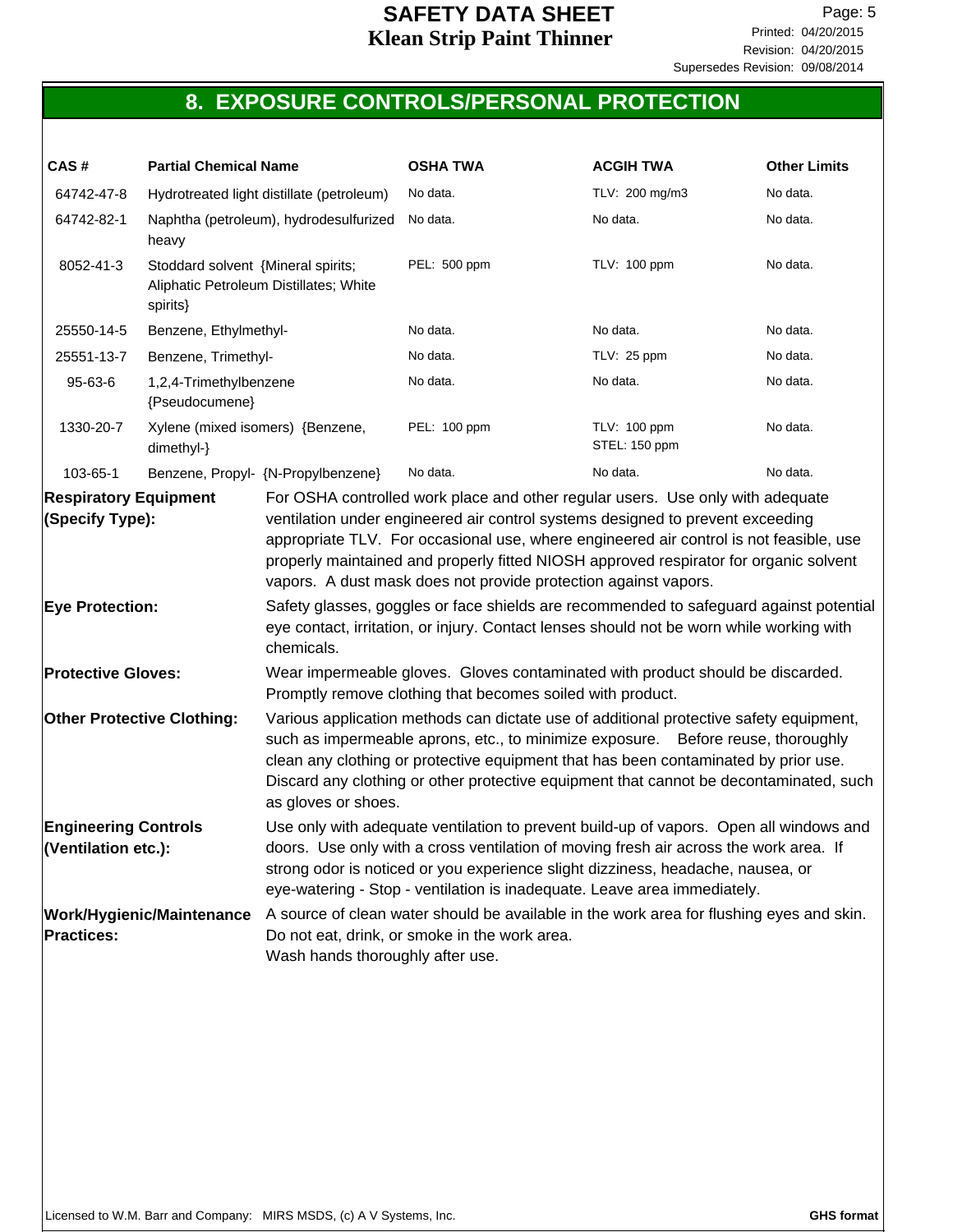|                                                                     | 9. PHYSICAL AND CHEMICAL PROPERTIES                                                                                                                                           |
|---------------------------------------------------------------------|-------------------------------------------------------------------------------------------------------------------------------------------------------------------------------|
| <b>Physical States:</b>                                             | [X] Liquid<br>[ ] Solid<br>[ ] Gas                                                                                                                                            |
| <b>Appearance and Odor:</b>                                         | Water White / Free and Clear                                                                                                                                                  |
| <b>Melting Point:</b>                                               | No data.                                                                                                                                                                      |
| <b>Boiling Point:</b>                                               | 318.00 F - 385.00 F                                                                                                                                                           |
| <b>Autoignition Pt:</b>                                             | No data.                                                                                                                                                                      |
| Flash Pt:                                                           | > 100.00 F                                                                                                                                                                    |
| <b>Explosive Limits:</b>                                            | LEL: 0.5<br>UEL: 6                                                                                                                                                            |
| Specific Gravity (Water = 1):                                       | 0.78                                                                                                                                                                          |
| Vapor Pressure (vs. Air or                                          | 0.3 MM HG at 68.0 F                                                                                                                                                           |
| mm Hg):                                                             |                                                                                                                                                                               |
| Vapor Density (vs. Air = 1):                                        | $5$ Air = 1                                                                                                                                                                   |
| <b>Evaporation Rate:</b>                                            | No data.                                                                                                                                                                      |
| <b>Solubility in Water:</b>                                         | No data.                                                                                                                                                                      |
| <b>Solubility Notes:</b>                                            | Very slightly soluble in cold water.                                                                                                                                          |
| Percent Volatile:                                                   | 100.0 % by weight.                                                                                                                                                            |
| VOC / Volume:                                                       | 778.0000 G/L                                                                                                                                                                  |
|                                                                     |                                                                                                                                                                               |
|                                                                     | <b>10. STABILITY AND REACTIVITY</b>                                                                                                                                           |
| Stability:                                                          | Unstable $\lceil \quad \rceil$<br>Stable $[X]$                                                                                                                                |
| <b>Conditions To Avoid -</b><br>Instability:                        | No data available.                                                                                                                                                            |
| Avoid:                                                              | Incompatibility - Materials To Incompatible with strong acids, alkalies, and oxidizers such as liquid chlorine and<br>oxygen.                                                 |
| <b>Byproducts:</b>                                                  | Hazardous Decomposition Or Decomposition may produce carbon monoxide and carbon dioxide.                                                                                      |
| <b>Possibility of Hazardous</b><br><b>Reactions:</b>                | Will occur [ ] Will not occur [X]                                                                                                                                             |
| <b>Conditions To Avoid -</b><br><b>Hazardous Reactions:</b>         | No data available.                                                                                                                                                            |
|                                                                     | <b>11. TOXICOLOGICAL INFORMATION</b>                                                                                                                                          |
| <b>Toxicological Information:</b>                                   | Refer to section 2 for acute and chronic effects.                                                                                                                             |
|                                                                     | CAS# 25551-13-7:                                                                                                                                                              |
|                                                                     | Standard Draize Test, Skin, Species: Rabbit, 500.0 MG, 24 H, Moderate.                                                                                                        |
|                                                                     | Result:                                                                                                                                                                       |
|                                                                     | Kidney, Ureter, Bladder: Changes in liver weight.                                                                                                                             |
|                                                                     | Endocrine: Changes in thymus weight.                                                                                                                                          |
|                                                                     | Immunological Including Allergic: Decreased immune response.                                                                                                                  |
|                                                                     | - "Sbornik Vysledku Toxixologickeho Vysetreni Latek A Pripravku,", Institut Pro Vychovu                                                                                       |
|                                                                     | Vedoucicn P, Marhold, J.V., Institut Pro Vychovu Vedoucicn, Pracovniku Chemickeho,<br>Prumyclu Praha Czechoslovakia, Vol/p/yr: -,24, 1972                                     |
|                                                                     | Standard Draize Test, Eyes, Species: Rabbit, 500.0 MG, 24 H, Mild.<br>Result:                                                                                                 |
|                                                                     | Kidney, Ureter, Bladder: Changes in liver weight.                                                                                                                             |
|                                                                     | Kidney, Ureter, Bladder: Changes in bladder weight.                                                                                                                           |
|                                                                     | Nutritional and Gross Metabolic: Weight loss or decreased weight gain.                                                                                                        |
|                                                                     | - "Sbornik Vysledku Toxixologickeho Vysetreni Latek A Pripravku,", Institut Pro Vychovu<br>Vedoucicn P, Marhold, J.V., Institut Pro Vychovu Vedoucicn, Pracovniku Chemickeho, |
| Licensed to W.M. Barr and Company: MIRS MSDS, (c) A V Systems, Inc. | GHS format                                                                                                                                                                    |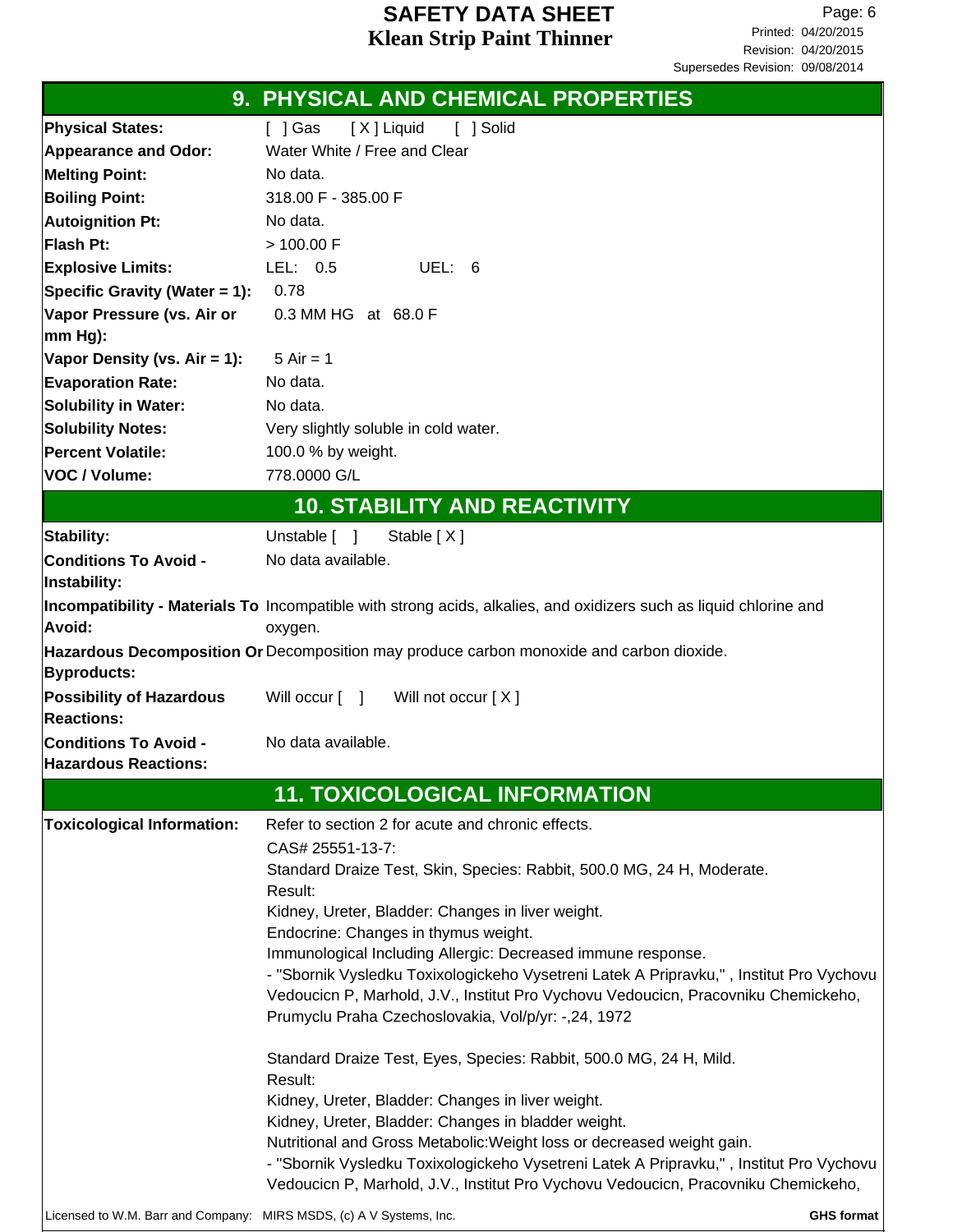|                               |                                                                                                                                        |            |             | Supersedes Revision: 09/08/2014 |             |
|-------------------------------|----------------------------------------------------------------------------------------------------------------------------------------|------------|-------------|---------------------------------|-------------|
|                               | Prumyclu Praha Czechoslovakia, Vol/p/yr: -,24, 1972                                                                                    |            |             |                                 |             |
|                               |                                                                                                                                        |            |             |                                 |             |
|                               | CAS# 1330-20-7:                                                                                                                        |            |             |                                 |             |
|                               | Acute toxicity, LC50, Inhalation, Rat, 5000. PPM, 4 H.                                                                                 |            |             |                                 |             |
|                               | Result:<br>Behavioral: Muscle contraction or spasticity.                                                                               |            |             |                                 |             |
|                               | Lungs, Thorax, or Respiration: Other changes.                                                                                          |            |             |                                 |             |
|                               | - Raw Material Data Handbook, Vol.1: Organic Solvents, 1974., National Assoc. of                                                       |            |             |                                 |             |
|                               | Printing Ink Research Institute, Francis McDonald Sinclair Memorial Labor, Lehigh Univ.,<br>Bethlehem, PA 18015, Vol/p/yr: 1,123, 1974 |            |             |                                 |             |
|                               | Standard Draize Test, Eyes, Species: Rabbit, 5.000 MG, 24 H, Severe.<br>Result:                                                        |            |             |                                 |             |
|                               | Behavioral: General anesthetic.<br>Behavioral: Somnolence (general depressed activity).                                                |            |             |                                 |             |
|                               | Behavioral: Irritability.                                                                                                              |            |             |                                 |             |
|                               | - "Sbornik Vysledku Toxixologickeho Vysetreni Latek A Pripravku,", Institut Pro Vychovu                                                |            |             |                                 |             |
|                               | Vedoucicn P, Marhold, J.V., Institut Pro Vychovu Vedoucicn, Pracovniku Chemickeho,                                                     |            |             |                                 |             |
|                               | Prumyclu Praha Czechoslovakia, Vol/p/yr: -,24, 1972                                                                                    |            |             |                                 |             |
|                               |                                                                                                                                        |            |             |                                 |             |
| CAS#                          | <b>Hazardous Components (Chemical Name)</b>                                                                                            | <b>NTP</b> | <b>IARC</b> | <b>ACGIH</b>                    | <b>OSHA</b> |
| 64742-47-8                    | Hydrotreated light distillate (petroleum)                                                                                              | n.a.       | n.a.        | A4                              | n.a.        |
| 64742-82-1                    | Naphtha (petroleum), hydrodesulfurized heavy                                                                                           | n.a.       | n.a.        | n.a.                            | n.a.        |
| 8052-41-3                     | Stoddard solvent {Mineral spirits; Aliphatic Petroleum<br>Distillates; White spirits}                                                  | n.a.       | n.a.        | n.a.                            | n.a.        |
| 25550-14-5                    | Benzene, Ethylmethyl-                                                                                                                  | n.a.       | n.a.        | n.a.                            | n.a.        |
| 25551-13-7                    | Benzene, Trimethyl-                                                                                                                    | n.a.       | n.a.        | n.a.                            | n.a.        |
| 95-63-6                       | 1,2,4-Trimethylbenzene {Pseudocumene}                                                                                                  | n.a.       | n.a.        | n.a.                            | n.a.        |
| 1330-20-7                     | Xylene (mixed isomers) {Benzene, dimethyl-}                                                                                            | n.a.       | 3           | A4                              | n.a.        |
| 103-65-1                      | Benzene, Propyl- {N-Propylbenzene}                                                                                                     | n.a.       | n.a.        | n.a.                            | n.a.        |
|                               | <b>12. ECOLOGICAL INFORMATION</b>                                                                                                      |            |             |                                 |             |
|                               | No data available.                                                                                                                     |            |             |                                 |             |
|                               | <b>13. DISPOSAL CONSIDERATIONS</b>                                                                                                     |            |             |                                 |             |
| <b>Waste Disposal Method:</b> | Dispose in accordance with federal, state, and local regulations.                                                                      |            |             |                                 |             |
|                               |                                                                                                                                        |            |             |                                 |             |
|                               |                                                                                                                                        |            |             |                                 |             |
|                               |                                                                                                                                        |            |             |                                 |             |
|                               |                                                                                                                                        |            |             |                                 |             |
|                               |                                                                                                                                        |            |             |                                 |             |
|                               |                                                                                                                                        |            |             |                                 |             |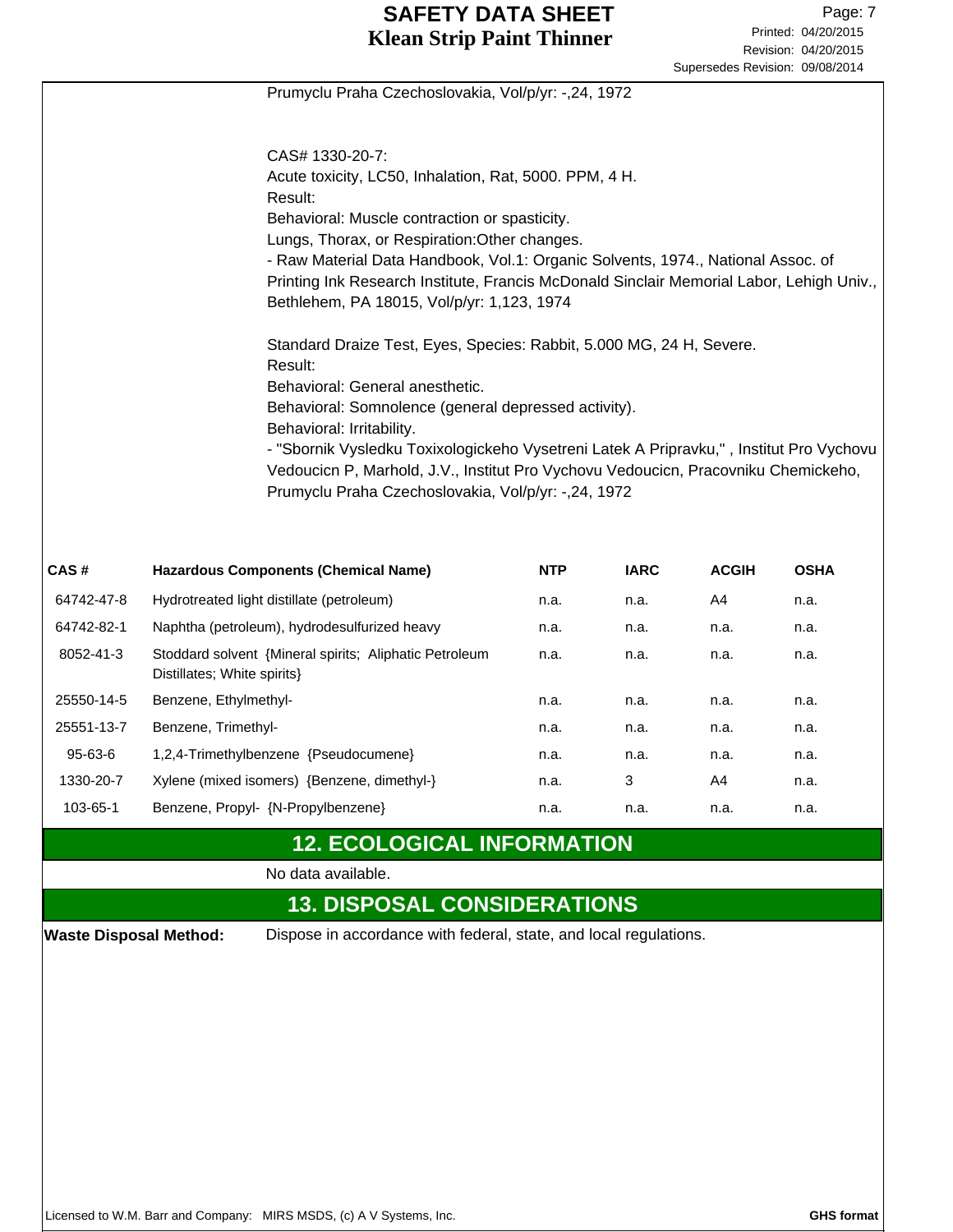#### **14. TRANSPORT INFORMATION**

**LAND TRANSPORT (US DOT):**

**DOT Proper Shipping Name:** Paint Related Material, Exempt Combustible Liquid per 49 CFR 173.150(f) **DOT Hazard Class: UN/NA Number:**

**Additional Transport Information:**

The supplier may apply one of the following exceptions: Combustible Liquid, Consumer Commodity, Limited Quantity, Viscous Liquid, Does Not Sustain Combustion, or others, as allowed under 49CFR Hazmat Regulations. Please consult 49CFR Subchapter C to ensure that subsequent shipments comply with these exceptions.

#### **15. REGULATORY INFORMATION**

|                                  | EPA SARA (Superfund Amendments and Reauthorization Act of 1986) Lists                              |                                                                         |                                                                                   |                                                |  |
|----------------------------------|----------------------------------------------------------------------------------------------------|-------------------------------------------------------------------------|-----------------------------------------------------------------------------------|------------------------------------------------|--|
| CAS #                            | <b>Hazardous Components (Chemical Name)</b>                                                        | S. 302 (EHS)                                                            | <b>S. 304 RQ</b>                                                                  | S. 313 (TRI)                                   |  |
| 64742-47-8                       | Hydrotreated light distillate (petroleum)                                                          | No                                                                      | No                                                                                | No                                             |  |
| 64742-82-1                       | Naphtha (petroleum), hydrodesulfurized heavy                                                       | No.                                                                     | No                                                                                | No                                             |  |
| 8052-41-3                        | Stoddard solvent {Mineral spirits; Aliphatic<br>Petroleum Distillates; White spirits}              | <b>No</b>                                                               | No.                                                                               | No                                             |  |
| 25550-14-5                       | Benzene, Ethylmethyl-                                                                              | No                                                                      | No                                                                                | No                                             |  |
| 25551-13-7                       | Benzene, Trimethyl-                                                                                | No                                                                      | No                                                                                | <b>No</b>                                      |  |
| 95-63-6                          | 1,2,4-Trimethylbenzene {Pseudocumene}                                                              | No                                                                      | No                                                                                | Yes                                            |  |
| 1330-20-7                        | Xylene (mixed isomers) {Benzene, dimethyl-}                                                        | No                                                                      | <b>Yes 100 LB</b>                                                                 | Yes                                            |  |
| 103-65-1                         | Benzene, Propyl- {N-Propylbenzene}                                                                 | No                                                                      | No                                                                                | No                                             |  |
| $ 311/312$ as indicated:<br>CAS# | [ ] Yes [X] No<br>[ ] Yes [X] No<br>Reactive Hazard<br><b>Hazardous Components (Chemical Name)</b> | Sudden Release of Pressure Hazard<br><b>Other US EPA or State Lists</b> |                                                                                   |                                                |  |
| 64742-47-8                       | Hydrotreated light distillate (petroleum)                                                          |                                                                         | CAA HAP, ODC: No; CWA NPDES: No; TSCA: Yes -                                      |                                                |  |
|                                  |                                                                                                    | Inventory; CA PROP.65: No                                               |                                                                                   |                                                |  |
| 64742-82-1                       | Naphtha (petroleum), hydrodesulfurized heavy                                                       |                                                                         | CAA HAP, ODC: No; CWA NPDES: No; TSCA: Yes -<br>Inventory; CA PROP.65: No         |                                                |  |
| 8052-41-3                        | Stoddard solvent {Mineral spirits; Aliphatic<br>Petroleum Distillates; White spirits}              |                                                                         | CAA HAP, ODC: No; CWA NPDES: No; TSCA: Yes -<br>Inventory; CA PROP.65: No         |                                                |  |
| 25550-14-5                       | Benzene, Ethylmethyl-                                                                              |                                                                         | CAA HAP, ODC: No; CWA NPDES: No; TSCA: Yes -<br>Inventory, 4 Test; CA PROP.65: No |                                                |  |
| 25551-13-7                       | Benzene, Trimethyl-                                                                                | Inventory; CA PROP.65: No                                               | CAA HAP, ODC: No; CWA NPDES: No; TSCA: Yes -                                      |                                                |  |
| 95-63-6                          | 1,2,4-Trimethylbenzene {Pseudocumene}                                                              | Inventory; CA PROP.65: No                                               | CAA HAP, ODC: No; CWA NPDES: No; TSCA: Yes -                                      |                                                |  |
| 1330-20-7                        | Xylene (mixed isomers) {Benzene, dimethyl-}                                                        | Inventory; CA PROP.65: No                                               |                                                                                   | CAA HAP, ODC: HAP; CWA NPDES: Yes; TSCA: Yes - |  |
| 103-65-1                         | Benzene, Propyl- {N-Propylbenzene}                                                                 |                                                                         | CAA HAP, ODC: No; CWA NPDES: No; TSCA: Yes -<br>Inventory, 12(b); CA PROP.65: No  |                                                |  |